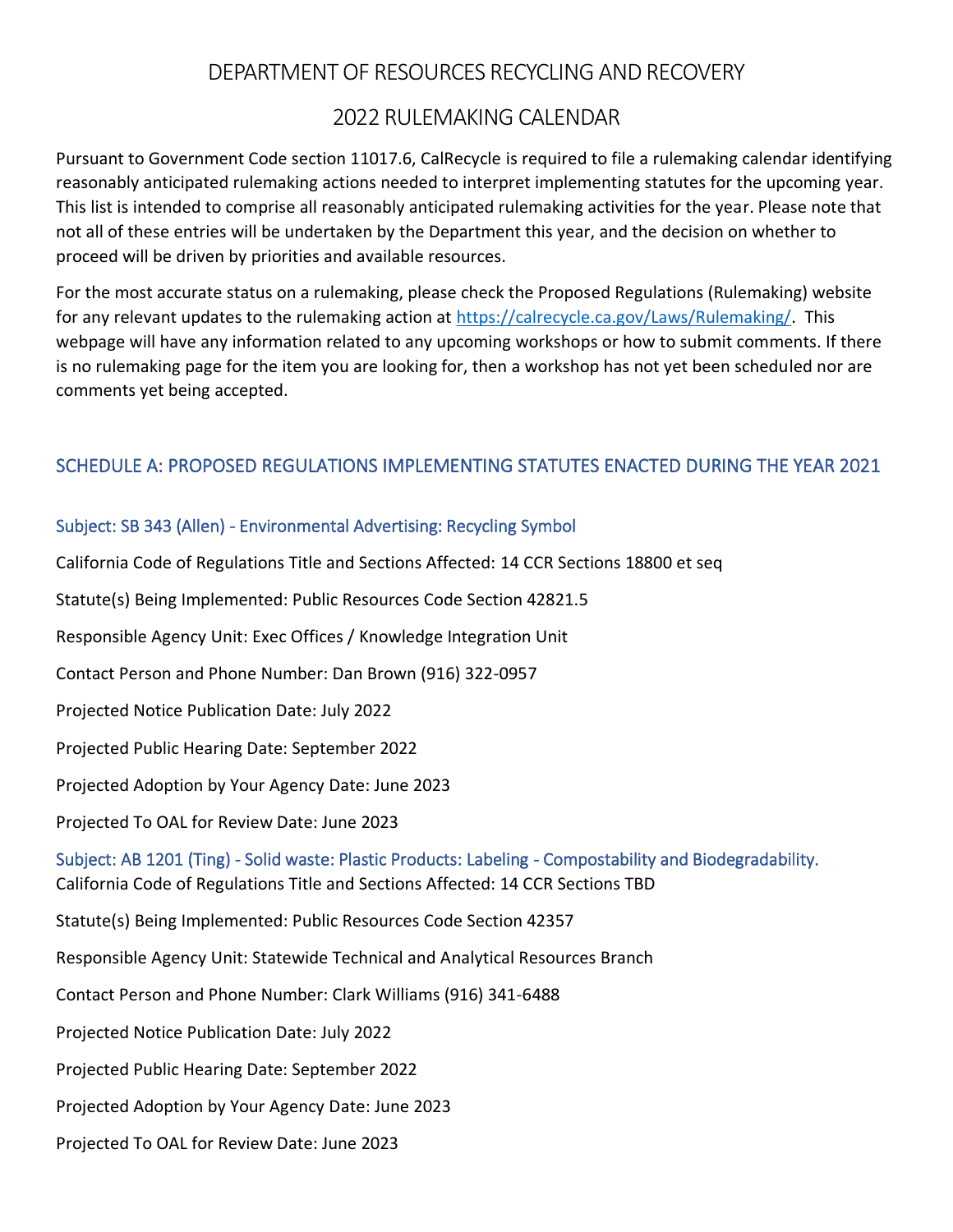## Subject: AB 1311 (Wood) – Recycling: Beverage Containers California Code of Regulations Title and Sections Affected: 14 CCR TBD

Statute(s) Being Implemented: Public Resources Code Sections 14514.4.1, 14525.5.1, 14538, 14570, 14571, 14571.5, 14503.5.1 and 14572.1.

Responsible Agency Unit: DOR Contact Person and Phone Number: Sharon Siozon (916) 322-1760 Projected Notice Publication Date: June 2022 Projected Public Hearing Date: August 2022 Projected Adoption by Your Agency Date: September 2022

Projected To OAL for Review Date: May 2022

### SCHEDULE B: PROPOSED REGULATIONS IMPLEMENTING STATUTES ENACTED PRIOR TO THE YEAR 2021

# Subject: Revisions to Recycling Market Development Zone Regulations California Code of Regulations Title and Sections Affected: 14 CCR Sections 17900 et seq Statute(s) Being Implemented: Public Resources Code Sections 42010 et seq. Responsible Agency Unit: Materials Management and Local Assistance Division Contact Person and Phone Number: Matt Henigan (916) 322-2969 Projected Notice Publication Date: July 2022 Projected Public Hearing Date: September 2022 Projected Adoption by Your Agency Date: June 2023 Projected To OAL for Review Date: June 2023 Report on the Status of all Uncompleted Rulemaking Described on Previous Calendars: N/A. Subject: AB 793 Beverage Container Recycled Plastic Minimum Content California Code of Regulations Title and Sections Affected: 14 CCR Sections 2000 et seq. Statute(s) Being Implemented: PRC Sections 14547 and 14549.3. Responsible Agency Unit: DOR Contact Person and Phone Number: Sharon Siozon 916-322-1760 Projected Notice Publication Date: April 2022 Projected Public Hearing Date: If Requested Projected Adoption by Your Agency Date: June 2022 Projected to OAL for Review Date: July 2022 Report on the Status of all Uncompleted Rulemaking Described on Previous Calendars: Ongoing.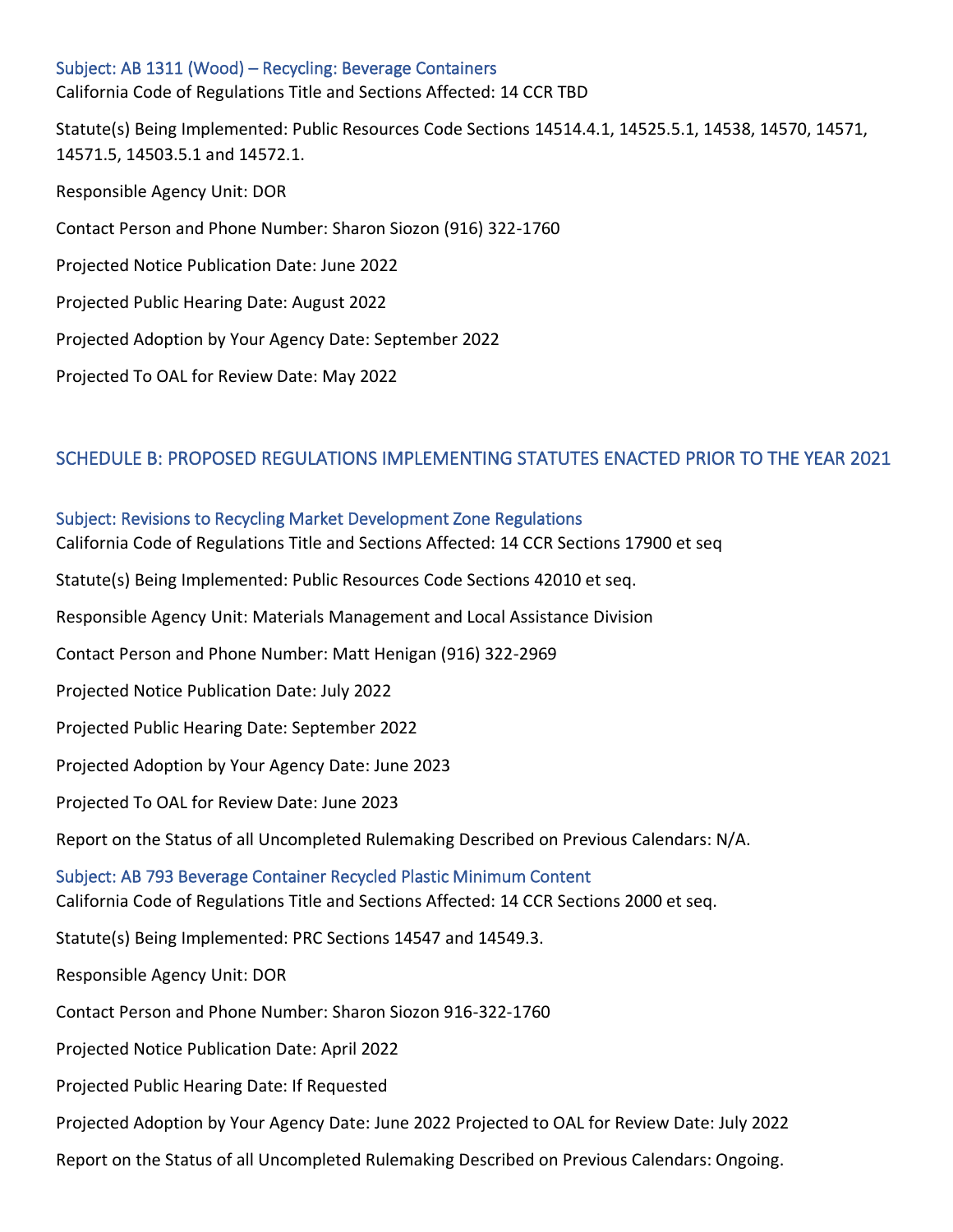Subject: Statewide Commission on Recycling Markets and Curbside Recycling and Labeling of Plastic Products California Code of Regulations Title and Sections Affected: Title 14, New sections TBD

Statute(s) Being Implemented: Public Resources Code Sections 42005.5, 42356, 42357, 42649.1, 42649.2, 42649.8, 42649.81.

Responsible Agency Unit: Executive Office

Contact Person and Phone Number: Zoe Heller (916) 341-6075

Projected Notice Publication Date: February 2022

Projected Public Hearing Date: April 2022

Projected Adoption by Your Agency Date: February 2023

Projected To OAL for Review Date: February 2023

Report on the Status of all Uncompleted Rulemaking Described on Previous Calendars: Ongoing

Subject: Revisions to Used Mattress Recovery and Recycling Program California Code of Regulations Title and Sections Affected: 14 CCR 18959-18971

Statute(s) Being Implemented: Public Resources Code Sections 42985-42994

Responsible Agency Unit: MMLAD (STAR/EPR)

Contact Person and Phone Number: Nicole Castagneto 916-341-6491

Projected Notice Publication Date: June 2022

Projected Public Hearing Date: August 2022

Projected Adoption by Your Agency Date: May 2023

Projected To OAL for Review Date: May 2023

Report on the Status of all Uncompleted Rulemaking Described on Previous Calendars: Ongoing

Subject: Revisions to Product Stewardship for Carpets Program California Code of Regulations Title and Sections Affected: 14 CCR 18940-18948

Statute(s) Being Implemented: Public Resources Code Sections 42970 et seq.

Responsible Agency Unit: MMLAD (STAR/EPR)

Contact Person and Phone Number: Robyn Gillum 916-341-6420

Projected Notice Publication Date: June 2022

Projected Public Hearing Date: August 2022

Projected Adoption by Your Agency Date: March 2023

Projected To OAL for Review Date: May 2023

Report on the Status of all Uncompleted Rulemaking Described on Previous Calendars: Ongoing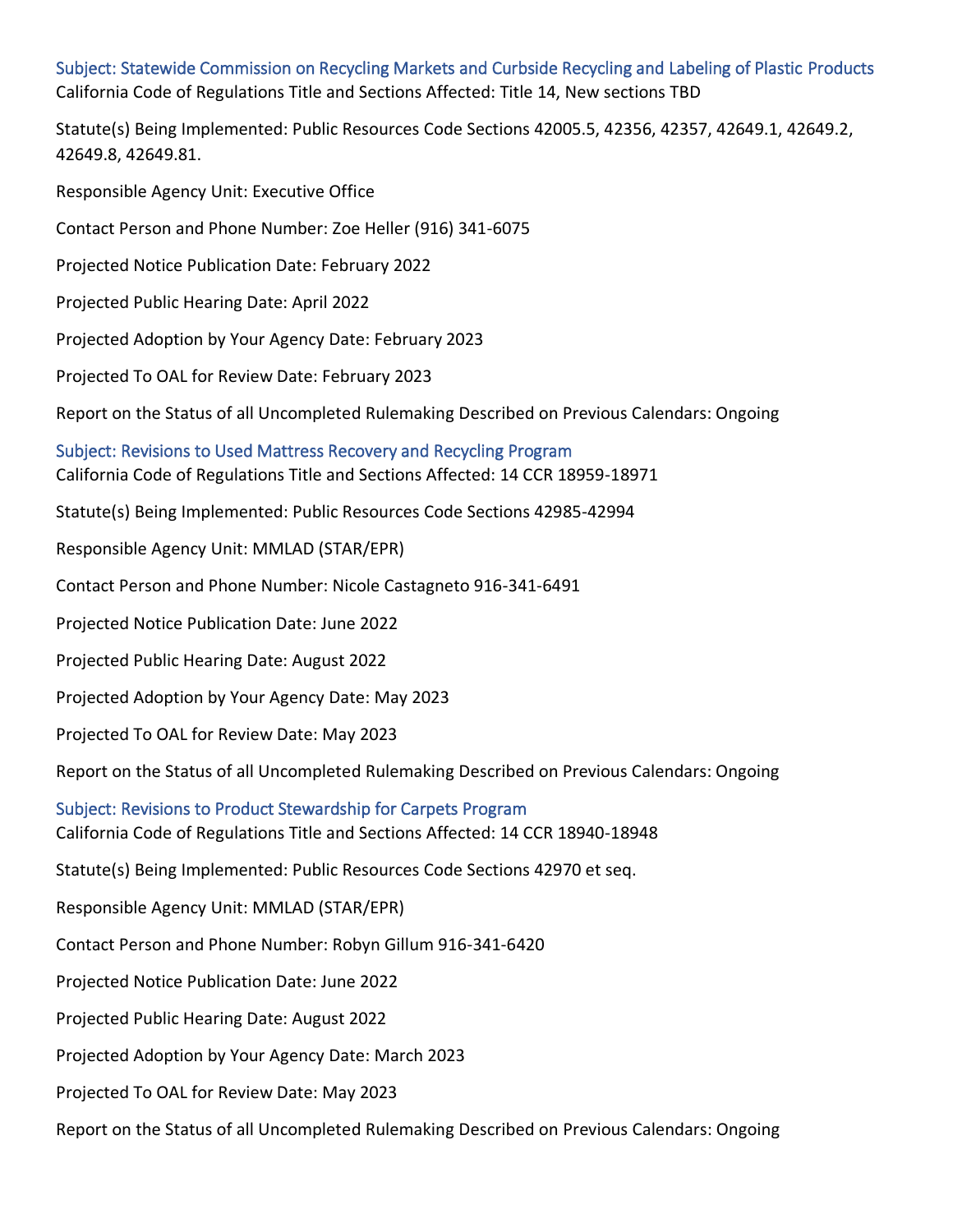Subject: Revisions to Pharmaceutical and Sharps Waste Stewardship Regulations California Code of Regulations Title and Sections Affected: 14 CCR Sections 18972.1 et seq Statute(s) Being Implemented: Public Resources Code Sections 42030 et seq Responsible Agency Unit: MMLA/STAR Contact Person and Phone Number: Jason Smyth, 916-341-6676 Projected Notice Publication Date: Dec 2022 Projected Public Hearing Date: If Requested Projected Adoption by Your Agency Date: Mar 2023 Projected To OAL for Review Date: June 2023 Subject: Prepayment Controls California Code of Regulations Title and Sections Affected: 14 CCR Sections 2000 et seq. Statute(s) Being Implemented: PRC Sections 14500 et seq. Responsible Agency Unit: DOR Contact Person and Phone Number: Sharon Siozon 916-322-1760 Projected Notice Publication Date: June 2022 Projected Public Hearing Date: If Requested Projected Adoption by Your Agency Date: August 2022 Projected To OAL for Review Date: September 2022 Report on the Status of all Uncompleted Rulemaking Described on Previous Calendars: Ongoing Subject: Processing Payment California Code of Regulations Title and Sections Affected: 14 CCR section 2975 Statute(s) Being Implemented: PRC Sections 14518.5 and 14575 Responsible Agency Unit: DOR Contact Person and Phone Number: Sharon Siozon 916-322-1760 Projected Notice Publication Date: February 2022 Projected Public Hearing Date: If Requested Projected Adoption by Your Agency Date: March 2022 Projected To OAL for Review Date: April 2022 Report on the Status of all Uncompleted Rulemaking Described on Previous Calendars: Ongoing Subject: Revisions to Regulations to Implement SB 1335 (The Sustainable Packaging for the State of California Act of 2018) California Code of Regulations Title and Sections Affected: 14 CCR 17989.1 et seq

Statute(s) Being Implemented: Public Resources Code Sections 42370-42370.7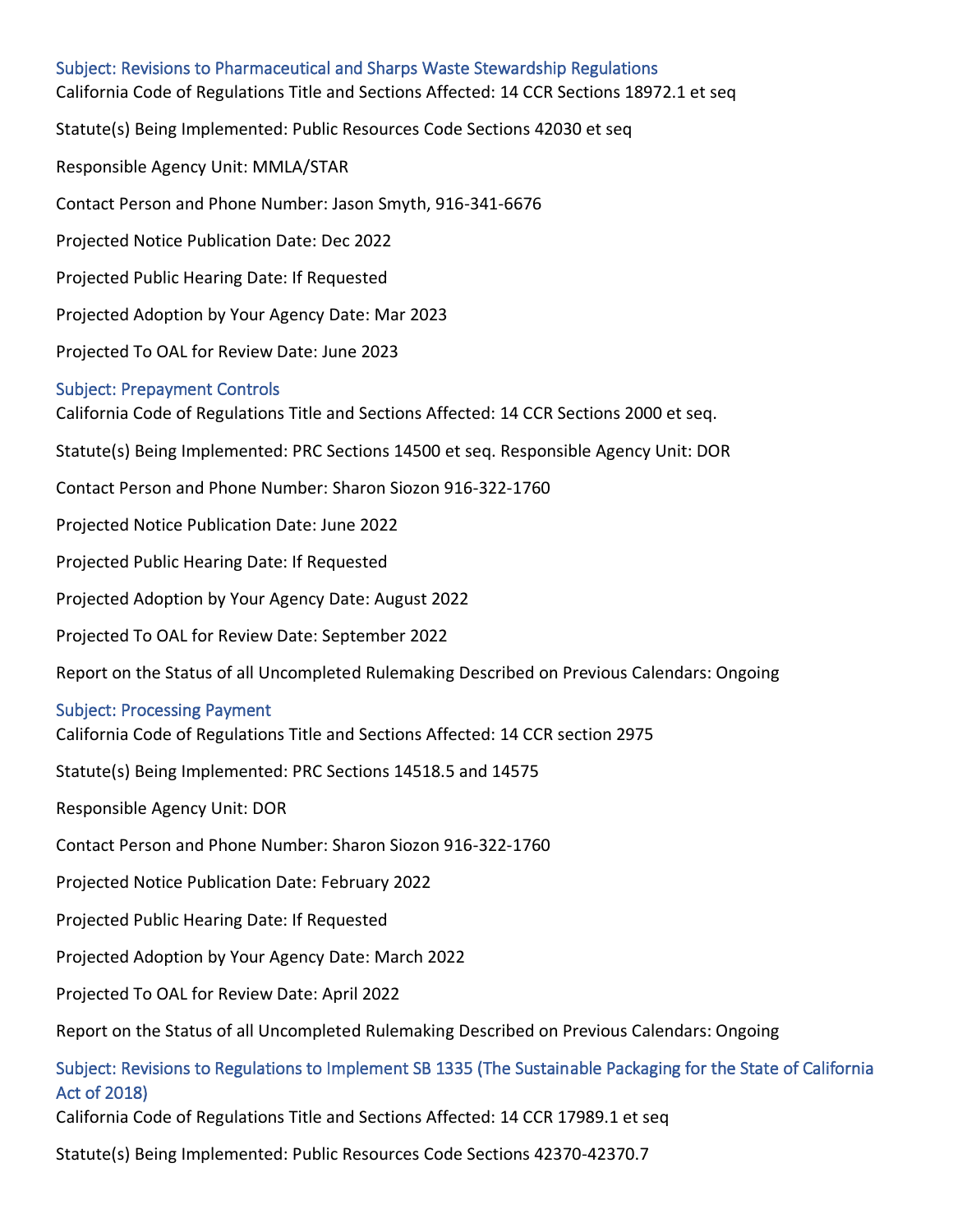Responsible Agency Unit: MMLAD (STAR/SuMR)

Contact Person and Phone Number: Martine Boswell 916-341-6166

Projected Notice Publication Date: December 2022

Projected Public Hearing Date: January 2023

Projected Adoption by Your Agency Date: November 2023

Projected To OAL for Review Date: November 2023

Report on the Status of all Uncompleted Rulemaking Described on Previous Calendars: Ongoing

Subject: Revisions to Regulations to Implement SB 270 (Administrative Certification Fee Schedule for Reusable Grocery Bags)

California Code of Regulations Title and Sections Affected: 14 CCR 17988.1 et seq

Statute(s) Being Implemented: Public Resources Code Sections 42280-42287

Responsible Agency Unit: MMLAD (STAR/SuMR)

Contact Person and Phone Number: Martine Boswell 916-341-6166

Projected Notice Publication Date: December 2022

Projected Public Hearing Date: January 2023

Projected Adoption by Your Agency Date: November 2023

Projected To OAL for Review Date: November 2023

Subject: SB 567 (DeSaulnier) - Solid waste: Plastic Products: Recycling: Plastic Products. California Code of Regulations Title and Sections Affected: 14 CCR Sections TBD

Statute(s) Being Implemented: Public Resources Code Section 42356.1 and 42356.2

Responsible Agency Unit: Statewide Technical and Analytical Resources Branch

Contact Person and Phone Number: Martine Boswell (916) 341-6166

Projected Notice Publication Date: December 2022

Projected Public Hearing Date: January 2023

Projected Adoption by Your Agency Date: November 2023

Projected To OAL for Review Date: November 2023

Report on the Status of all Uncompleted Rulemaking Described on Previous Calendars: Ongoing

Subject: Revisions to Regulations to Implement SB 1383 (Diversion of Organic Waste From Landfill Disposal) California Code of Regulations Title and Sections Affected: Title 14, Division 7, Chapters 3, 3.1, 3.2, 5, 9, and 12; Title 27, Division 2, Chapter 3, Subchapter 4.

Statute(s) Being Implemented: Public Resources Code Section 42652.5

Responsible Agency Unit: MMLAD/LAMD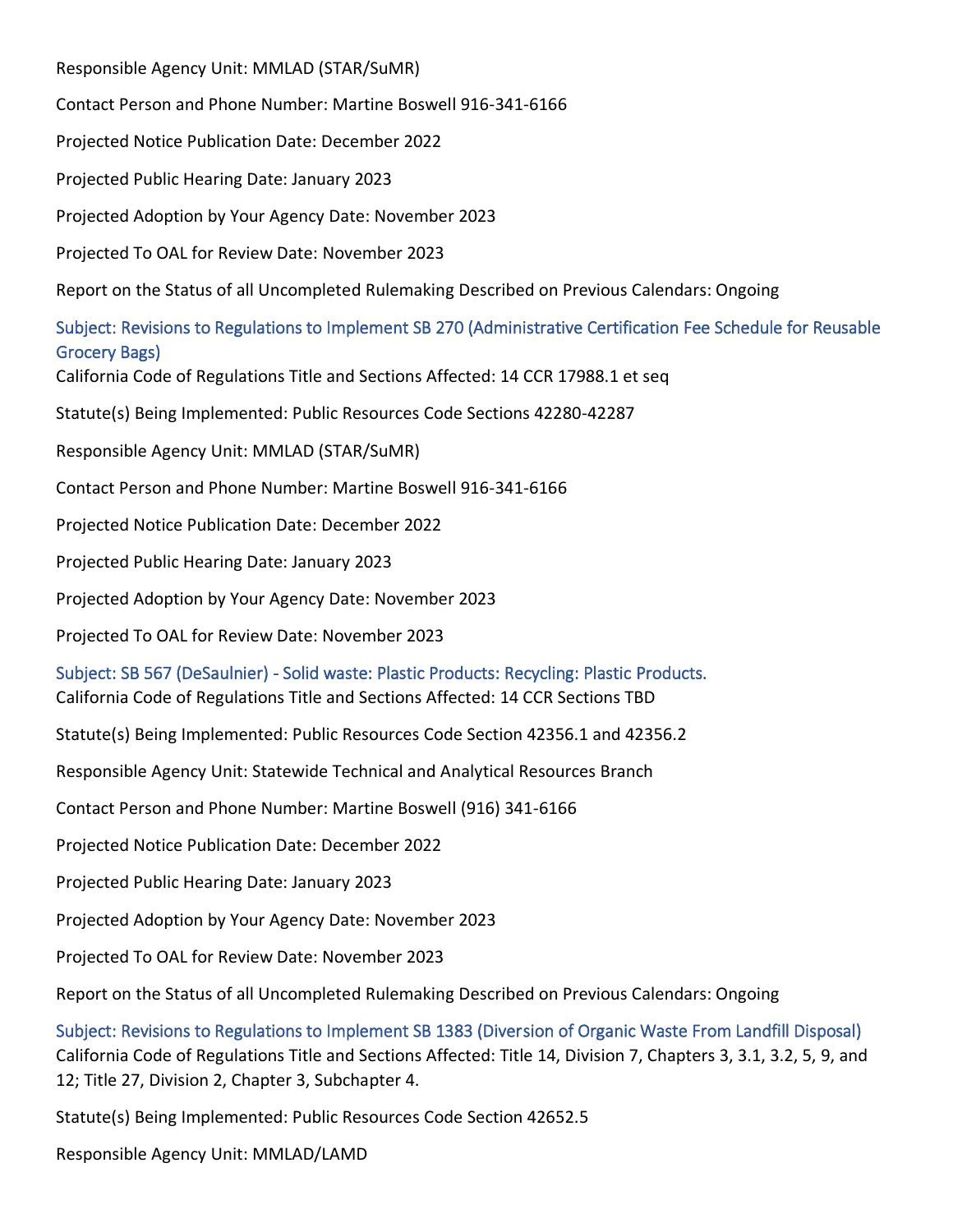Contact Person and Phone Number: Ashlee Yee (916) 327-8824

Projected Notice Publication Date: December 2022

Projected Public Hearing Date: February 2023

Projected Adoption by Your Agency Date: November 2023

Projected To OAL for Review Date: November 2023

Report on the Status of all Uncompleted Rulemaking Described on Previous Calendars: Ongoing

Subject: Revisions to Architectural Paint Recovery Program (Determination of Eligible Products) California Code of Regulations Title and Sections Affected: 14 CCR 18950-18959 Statute(s) Being Implemented: Public Resources Code Sections 48700 et seq.

Responsible Agency Unit: MMLAD (STAR/EPR)

Contact Person and Phone Number: Stephanie Fernandes 916-341-6496

Projected Notice Publication Date: May 2022

Projected Public Hearing Date: July 2022

Projected Adoption by Your Agency Date: April 2023

Projected To OAL for Review Date: April 2023

Report on the Status of all Uncompleted Rulemaking Described on Previous Calendars: Ongoing

Subject: Electronic Waste Recycling Act – Revisions to Regulations for Covered Electronic Waste (CEW) California Code of Regulations Title and Sections Affected: 14, CCR, Division 7, Chapter 8.2, Section 18660 et seq

Statute(s) Being Implemented: Public Resources Code Sections 42460 - 42486

Responsible Agency Unit: MMLAD Electronic Waste Section

Contact Person and Phone Number: Ana-Maria Stoian-Chu 916-341-6368

Projected Notice Publication Date: September 2021

Projected Public Hearing Date: October 2021

Projected Adoption by Your Agency Date: December 2021

Projected To OAL for Review Date: February 2022

Report on the Status of all Uncompleted Rulemaking Described on Previous Calendars: Ongoing

Subject: Revisions to Farm and Ranch Regulations

California Code of Regulations Title and Sections Affected: Title 14 CCR, Section 17990 et seq.

Statute(s) Being Implemented: Public Resources Code Sections 48100 et seq. Responsible Agency Unit: **MMLAD** 

Contact Person and Phone Number: Jeff Lin 916-341-6461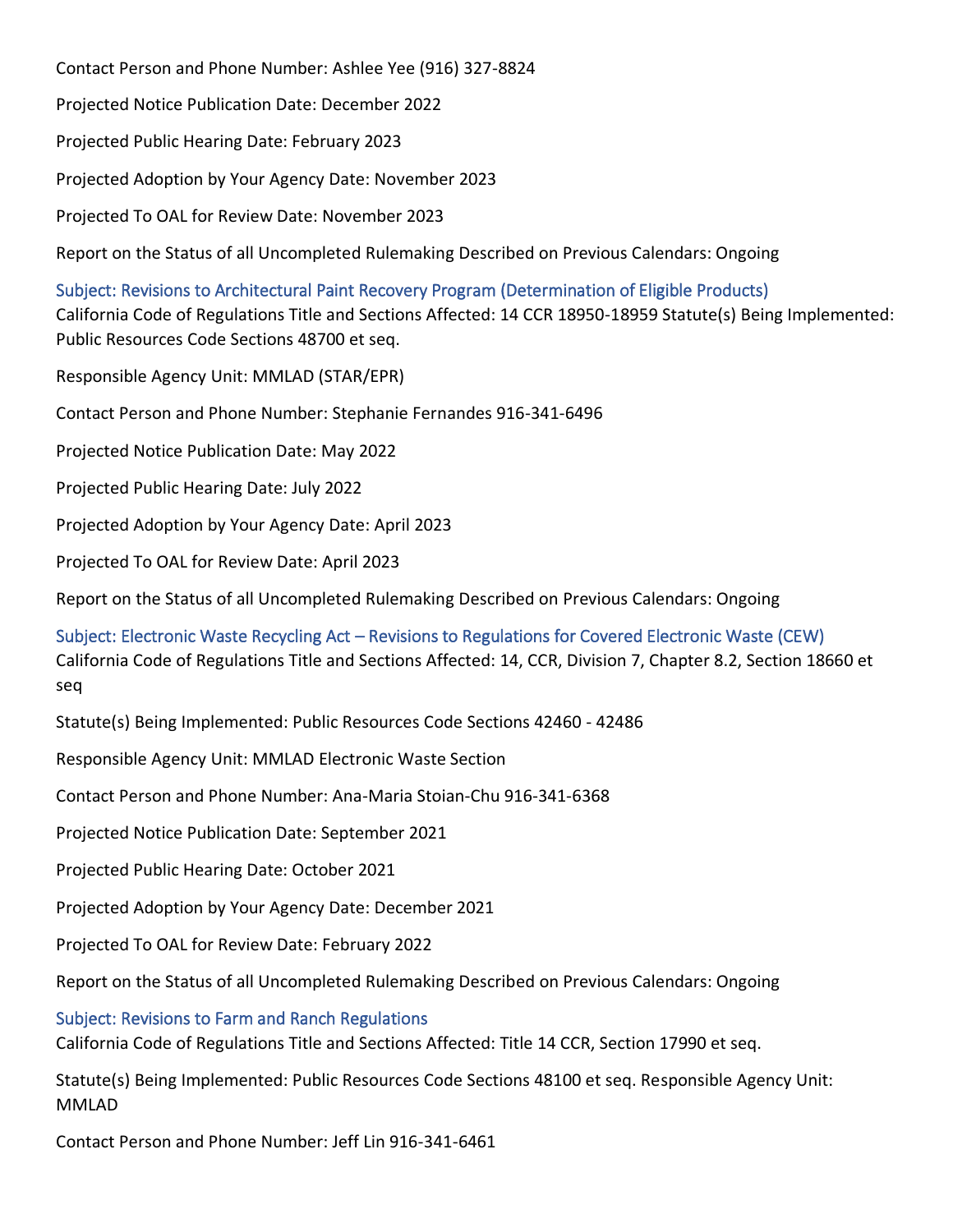Projected Notice Publication Date: July 2022

Projected Public Hearing Date: September 2022

Projected Adoption by Your Agency Date: May 2023

Projected To OAL for Review Date: May 2023

Report on the Status of all Uncompleted Rulemaking Described on Previous Calendars: Ongoing

Subject: Regulations to Implement a Waste Tire Recycling Incentive Payment Program California Code of Regulations Title and Sections Affected: 14 CCR 18980 et seq., Chap. 12

Statute(s) Being Implemented: Public Resources Code Section 42872

Responsible Agency Unit: MMLAD, FIRM

Contact Person and Phone Number: Michelle Martin 916-341-6116

Projected Notice Publication Date: February 2022

Projected Public Hearing Date: April 2022

Projected Adoption by Your Agency Date: January 2023

Projected To OAL for Review Date: January 2023

Report on the Status of all Uncompleted Rulemaking Described on Previous Calendars: Ongoing

Subject: Waste Tire Hauler and Storage Regs

California Code of Regulations Title and Sections Affected: 14 CCR, Division 7, Chap. 3, and Chap. 6

Statute(s) Being Implemented: Public Resources Code Sections 40400, 40401, 40502, 42966, and 43020.

Responsible Agency Unit: WPCMD

Contact Person and Phone Number: Krysty Emery 916-341-6684

Projected Notice Publication Date: Feb 2022

Projected Public Hearing Date: Mar 2022

Projected Adoption by Your Agency Date: January 2023

Projected To OAL for Review Date: January 2023

Report on the Status of all Uncompleted Rulemaking Described on Previous Calendars: Ongoing

Subject: Revisions to Rigid Plastic Packaging Container Regulations California Code of Regulations Title and Sections Affected: 14 CCR Div. 7, Chap.4, Art. 3

Statute(s) Being Implemented: Public Resources Code Sections 42300 et seq. Responsible Agency Unit: WPCMD

Contact Person and Phone Number: Trevor O'Shaughnessy 916-341-6203

Projected Notice Publication Date: Mar 2022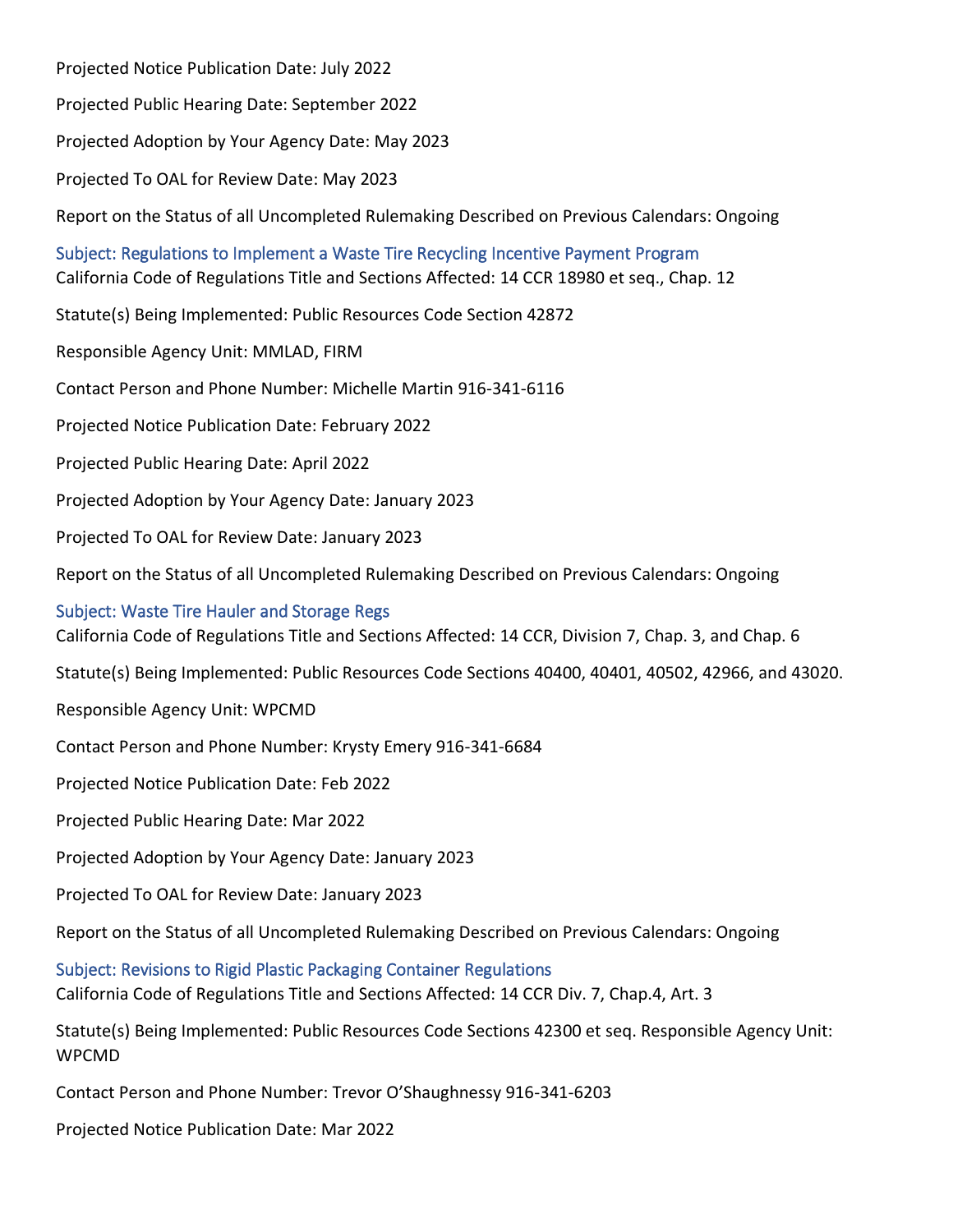Projected Public Hearing Date: May 2022

Projected Adoption by Your Agency Date: February 2023

Projected To OAL for Review Date: February 2023

Report on the Status of all Uncompleted Rulemaking Described on Previous Calendars: Ongoing

Subject: Revisions to Research Development and Demonstration Permits Rule California Code of Regulations Title and Sections Affected: 27 CCR Section 20070

Statute(s) Being Implemented: Public Resources Code Sections 40053, 40502, 43020, 43021, and 43209.1

Responsible Agency Unit: WPCMD

Contact Person and Phone Number: Martin Perez 916-323-0834

Projected Notice Publication Date: Jun 2022

Projected Public Hearing Date: Aug 2022

Projected Adoption by Your Agency Date: May 2023

Projected To OAL for Review Date: May 2023

Report on the Status of all Uncompleted Rulemaking Described on Previous Calendars: Ongoing

Subject: Odor at Landfills – Report of Disposal Site Information and Alternative Daily Cover Requirements California Code of Regulations Title and Sections Affected: 27 CCR, Div. 2, Chap. 3 and 4, Sections 21600 and 20690

Statute(s) Being Implemented: Public Resources Code Sections 43020 and 43021 Responsible Agency Unit: WPCMD

Contact Person and Phone Number: Martin Perez 916-323-0834

Projected Notice Publication Date: Jun 2022

Projected Public Hearing Date: Aug 2022

Projected Adoption by Your Agency Date: May 2023

Projected To OAL for Review Date: May 2023

Report on the Status of all Uncompleted Rulemaking Described on Previous Calendars: Ongoing

#### Subject: Procedural Rules for Conducting Hearings

California Code of Regulations Title and Sections Affected: 27 CCR Div. 2, Subdiv. 1, (section numbers not determined yet) Title 14 (sections to be determined)

Statute(s) Being Implemented: Public Resources Code Sections 44305-44310, 45017, and 45030 – 45033, 42843-42852, 42000 et seq.

Responsible Agency Unit: Executive

Contact Person and Phone Number: Douglas Jensen 916-323-6183